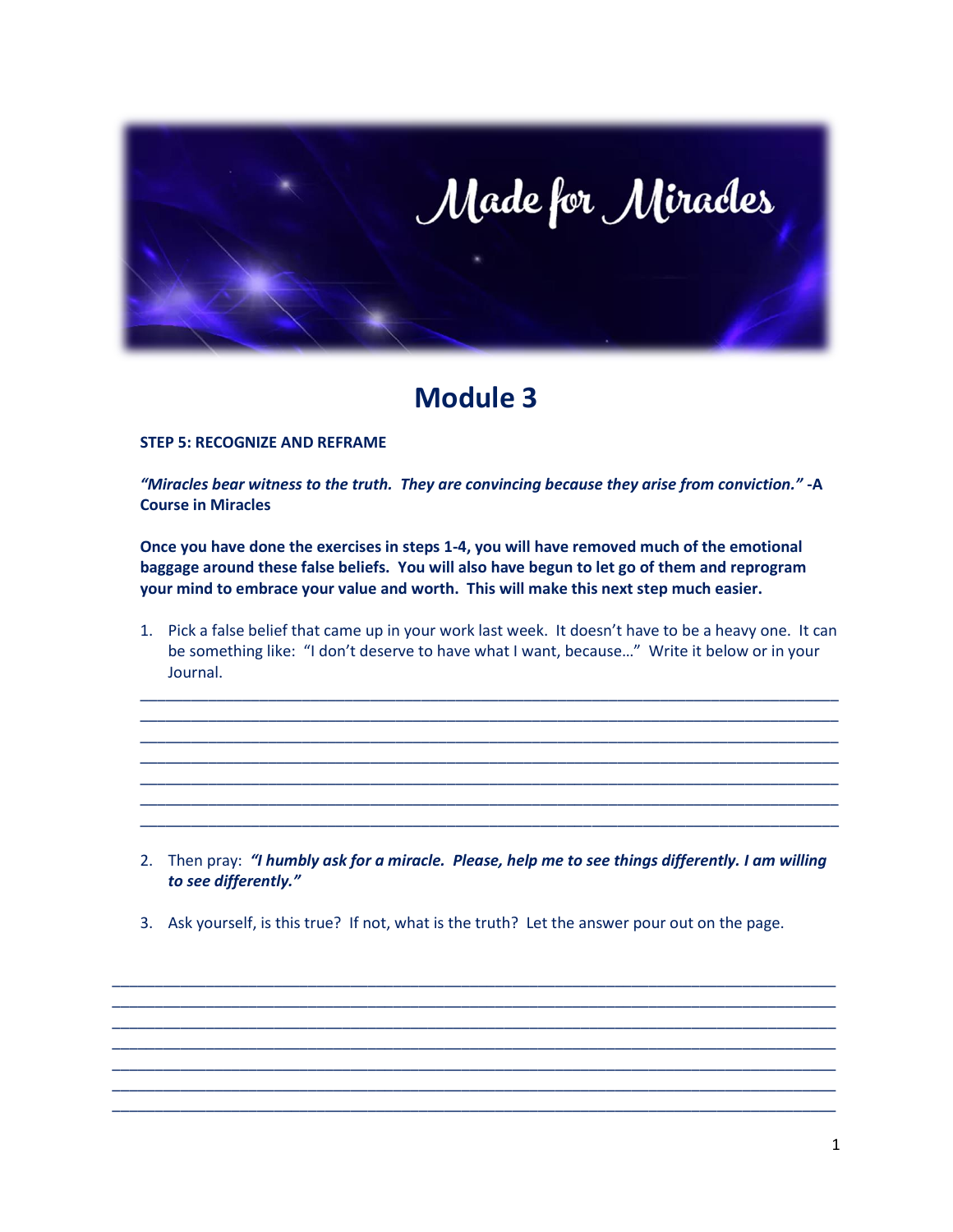4. Then ask, "What do I want?" And write that down.

5. Then, "Why do I deserve to have it?" (or whatever pertains to your specific false belief.)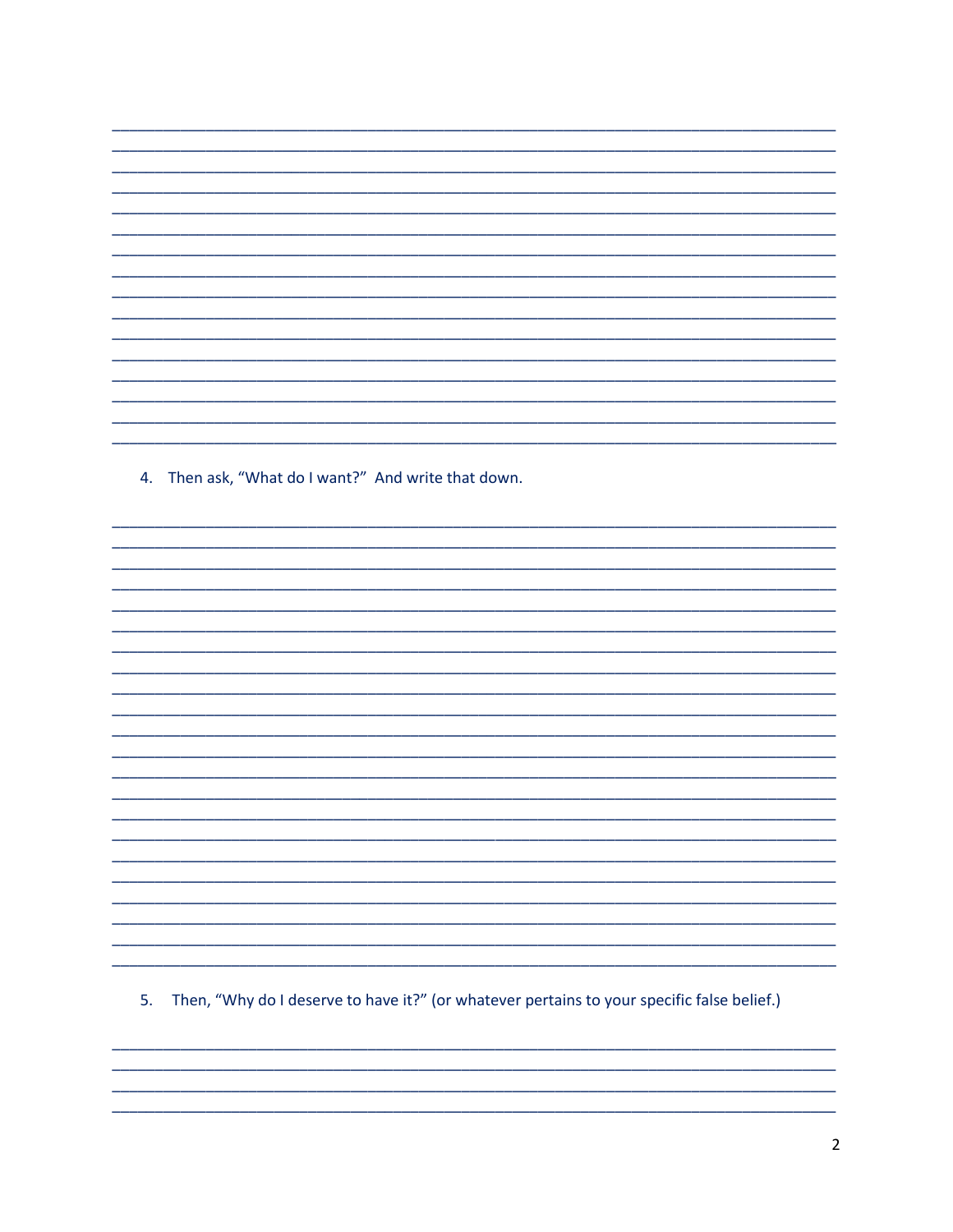## **STEP 6: THINK AND BELIEVE THE NEW THOUGHT**

*"I am now writing into my subconscious mind the idea of Love's Wealth."*

*"I know that God-Goddess is the Source of my supply. I know that God-Goddess is the Life Principle within me and I know that I am alive, and all my needs are met in every moment of time and in every point of space. God-Goddess's wealth flows freely, joyously and ceaselessly into my experience and I give thanks for God/Goddess's riches forever circulating in my experience. God-Goddess is my instant supply, meeting all of my needs right now."*

*"I am born to succeed. I am born to create miracles. The infinite wisdom within me cannot fail. Divine law and order govern my life. Divine peace fills my soul. Divine Love saturates my mind. Infinite intelligence guides me in all ways. Divine Creator's riches flow to me freely, joyously, endlessly, and ceaselessly. I am moving forward in all ways, spiritually, financially, physically, mentally and emotionally."*

## *"I know these truths are sinking into my subconscious mind and I know and believe they will grow. Divine Source is my supply. I am infinitely guided in all ways. The Goddess always opens a new door."*

You can also support yourself with short simple affirmations that you can recite throughout the day whenever you think about it. What to supercharge your practice? Do these on a mala! Here are some examples:

- I am worthy of receiving every desire in my heart.
- I am here to do sacred work, and that work is always supported.
- The Universe is conspiring to manifest my desires always.
- I am ready for the next step.
- I know that I am always supported.